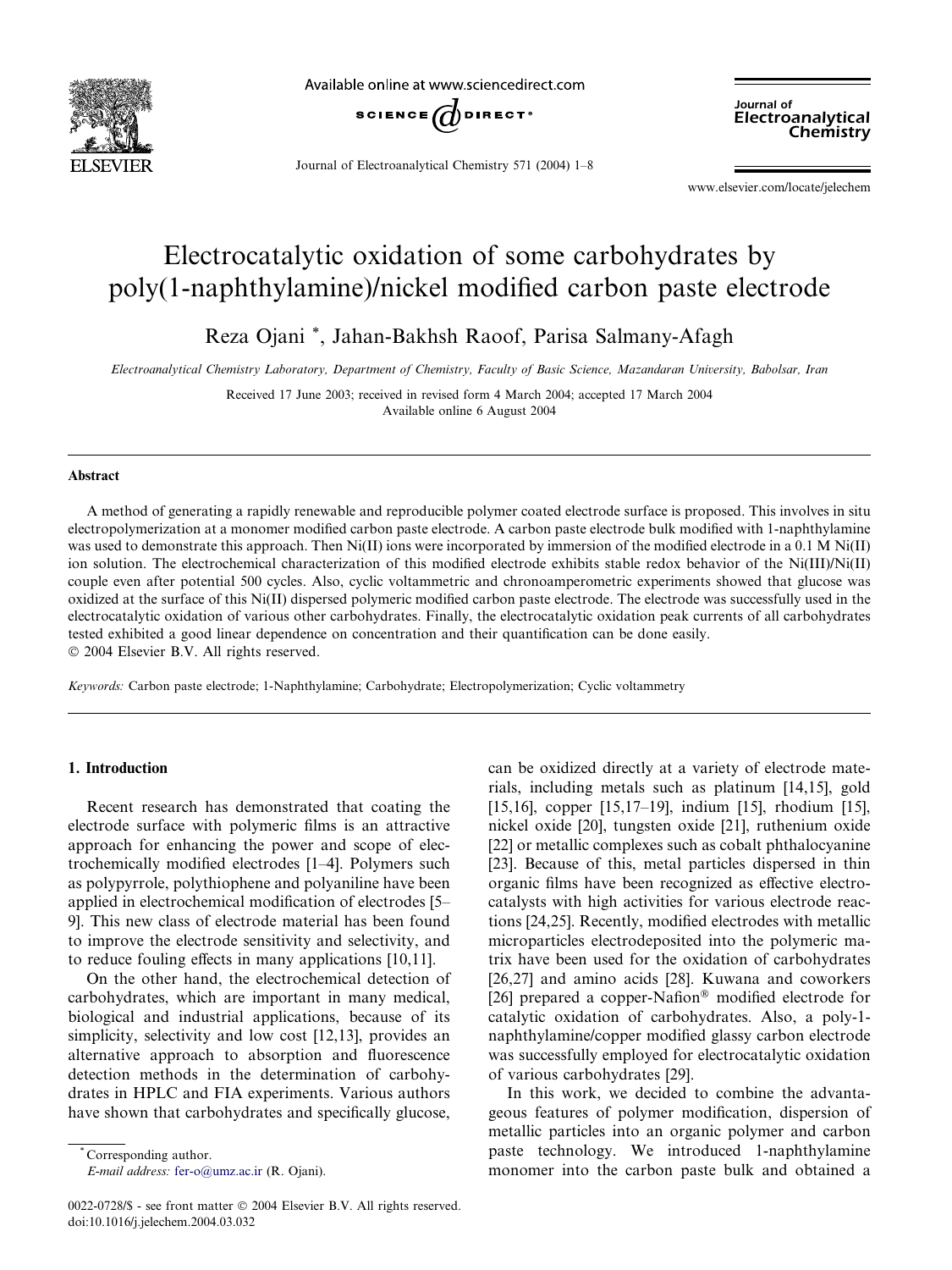polymeric coated electrode in situ by electropolymerization of the monomer. In fact, this work showed that a renewable and reproducible polymeric coated electrode could be generated rapidly at the 1-naphthylamine modified carbon paste electrode (NAP/ MCPE). Then, nickel ions were incorporated into the polymeric matrix by immersion of the polymeric modified electrode in a nickel chloride solution. This electrode was used for electrocatalytic oxidation of various carbohydrates.

# 2. Experimental

## 2.1. Reagents and materials

1-Naphthylamine from Fluka was sublimated at 40 °C under reduced pressure and kept under vacuum [30]. Perchloric acid from Fluka was used as the supporting electrolyte. All carbohydrates were from Fluka and were used as received. High viscosity silicon (density  $= 0.973$  g cm<sup>-3</sup>) from Fluka was used as the pasting liquid for the carbon paste electrode. Graphite powder (particle diameter  $= 0.1$  mm) from Merck was used as the working electrode (WE) substrate. All other reagents were of analytical grade.

## 2.2. Working electrode

A 0.44% (w/w) mixture of 1-naphthylamine (NAP) to total weight of graphite powder was made by dissolving the given quantity of NAP in diethyl ether and hand mixing with the required graphite powder in a mortar and pestle. The solvent was evaporated by stirring. Silicon oil was then added and was blended by hand mixing until a homogeneous paste was obtained. For fabrication of the electrode, the prepared paste was tightly packed into one end of a glass tube (ca. 3.5 mm internal diameter) and a copper wire was introduced into the other end for electrical contact. A fresh electrode surface was generated rapidly by extruding a small plug of the paste with a stainless steel rod and smoothing the resulting surface on white paper until a smooth shiny surface was observed.

# 2.3. Instrumentation

The electrochemical experiments were carried out using a potentiostat/galvanostat (BHP 2061-C Electrochemical Analysis System, Behpajooh, Iran) coupled with a Pentium II personal computer connected to an HP Laser jet 6L printer. A platinum wire was used as the auxiliary electrode. The 1-naphthylamine modified carbon paste electrode and a double junction  $Ag[AgCl|KCl(3M)]$ (Behpajooh, Iran) electrode were used as the working and reference electrodes, respectively.

## 3. Results and discussion

# 3.1. Preparation of  $poly(1$ -naphthylamine) modified carbon paste electrode (P-NAP/MCPE)

Previously, poly(1-naphthylamine) (P-NAP) films were obtained at the surface of Au, Pt and GC electrodes by use of cyclic voltammetric methods [30,31]. Recently we have investigated the preparation of P-NAP at the surface and in the bulk of carbon paste electrodes in work submitted for publication [32]. So that the polymers obtained were completely comparable with those prepared at the surface of other electrodes [30,31], in this work, electropolymerization at the NAP/MCPE  $(0.44\%$  NAP) was carried out in 0.2 M HClO<sub>4</sub> by holding the potential at 0.65 V for 200 s.

After this, the electrode was removed, rinsed with water and the sides wiped with soft tissue paper. The redox behavior of the film was strongly dependent on the pH of the electrolyte solution [29]. The response obtained in a 0.1 M NaOH solution showed a complete loss of electrode activity in the potential range from  $-0.15$  to 0.65 V (Fig. 1(a)). However, the film was not degraded under these experimental conditions and its response was recovered when the electrode was immersed in a supporting electrolyte solution at pH 1.0 (Fig. 1(b)).

3.2. Incorporation of  $Ni(II)$  ions into P-NAP film and electrochemical response of the  $Ni(II)$ -P-NAP modified carbon paste electrode (Ni/P-NAP/MCPE)

In order to incorporate Ni(II) ions into the P-NAP film, the freshly electropolymerized NAP/MCPE was placed at open circuit in a well stirred aqueous solution of 0.1 M NiCl<sub>2</sub>. Accumulation of nickel was carried out by complex formation between Ni(II) and amines site in



Fig. 1. Electrochemical responses of P-NAP/MCPE: (a) in 0.1 M NaOH solution; (b) in 0.2 M HClO<sub>4</sub> solution, scan rate = 50 mV s<sup>-1</sup>.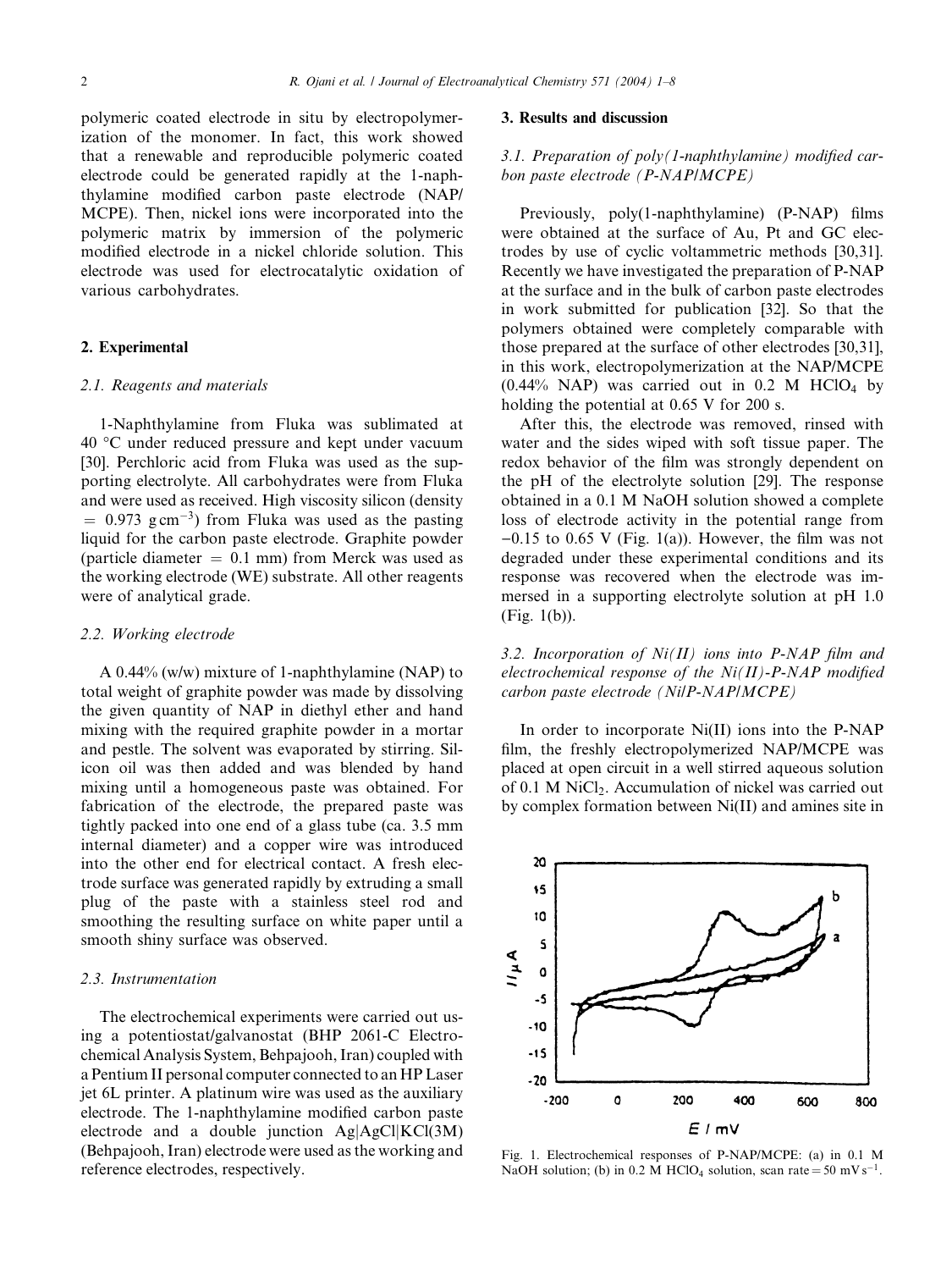the polymer backbone [29,33], for a given period of time  $(t<sub>a</sub>, accumulation time)$ . Fig. 2 shows the electrochemical response of the NAP/MCPE, P-NAP/MCPE and Ni/P-NAP/MCPE in 0.1 M NaOH solution. It can be seen from Fig. 2 that whereas neither oxidation nor reduction took place on the NAP/MCPE and P-NAP/MCPE, a well developed stable redox wave was observed on the Ni/P-NAP/MCPE when the potential was cycled between 0.0 and 0.6 V, which was related to the oxidation of Ni(II) to Ni(III) with a peak potential of 0.44 V and reduction of Ni(III) to Ni(II) with a peak potential of 0.35 V. The redox behavior is very stable, so no change in peak current is observed after 500 potential cycles. The surface coverage of the immobilized active substance (Ni(II)) in the films can be evaluated from the charge under the current–potential waves (Fig. 2) with correction for the baseline  $(\Gamma = Q/nFA)$ . The value of  $\Gamma$ 



Fig. 2. Electrochemical responses of electrodes: (a) NAP/MCPE, (b) P-NAP/MCPE and (c) Ni/P-NAP/MCPE, in 0.1 M NaOH solution, scan rate =  $50 \text{ mV s}^{-1}$ .

for Ni/P-NAP/MCPE was 6.8 mmol cm<sup>-2</sup>. Fig.  $3(A)$ shows the cyclic voltammograms of Ni/P-NAP/MCPE in 0.1 M NaOH solution at different scan rates and Fig. 3(B) shows the plot of the oxidation peak current  $I_p$ vs.  $v^{1/2}$ , which is a straight line. The plot of  $I_p$  vs. log v has a slope of approximately 0.53 (not shown). The linear dependence and the slope of 0.53 indicate that the electrode reaction is diffusion controlled.

# 3.3. Electrocatalytic oxidation of carbohydrates on the modified electrode

#### 3.3.1. Cyclic voltammetry studies

According to previous studies, carbohydrates are oxidized at high pHs [29,33]. In this work the oxidation of glucose was first studied at a P-NAP/MCP electrode (without the incorporation of nickel) by cyclic voltammetric experiments in 0.1 M NaOH. Typical results obtained for a potential scan from 0.25 to 0.5 V vs. AgjAgCl are shown in Fig. 4. The electrochemical response of P-NAP/MCPE in the absence of glucose is shown in Fig. 4(a); the addition of 1 mM glucose to the alkaline solution causes no effect on the electrochemical response of the P-NAP/ MCPE (Fig. 4(b)).

The electrochemical response of a Ni/P-NAP/MCPE in alkaline solution (i.e, 0.1 M NaOH) exhibits well defined anodic and cathodic peaks (Fig. 4(c)) associated with the  $Ni(II)/Ni(III)$  redox couple. As can be seen, upon glucose addition (1 mM) there is an increase in the anodic peak current and an decrease in the cathodic peak current (Fig. 4(d)). This behavior is typical of that expected for mediated oxidation as follows:

 $2Ni(II) \rightarrow 2Ni(III) + 2e^{-}$ 

 $2Ni(III) + Glucose \rightarrow 2Ni(II) + Glucolactone$ 



Fig. 3. (A) Scan rate dependence of the peak current, scan rates: (a) 10, (b) 20, (c) 50, (d) 100, (e) 153, (f) 300 mV s<sup>-1</sup> solution is 0.1 M NaOH. (B) Plot of  $I_p$  vs.  $v^{1/2}$ .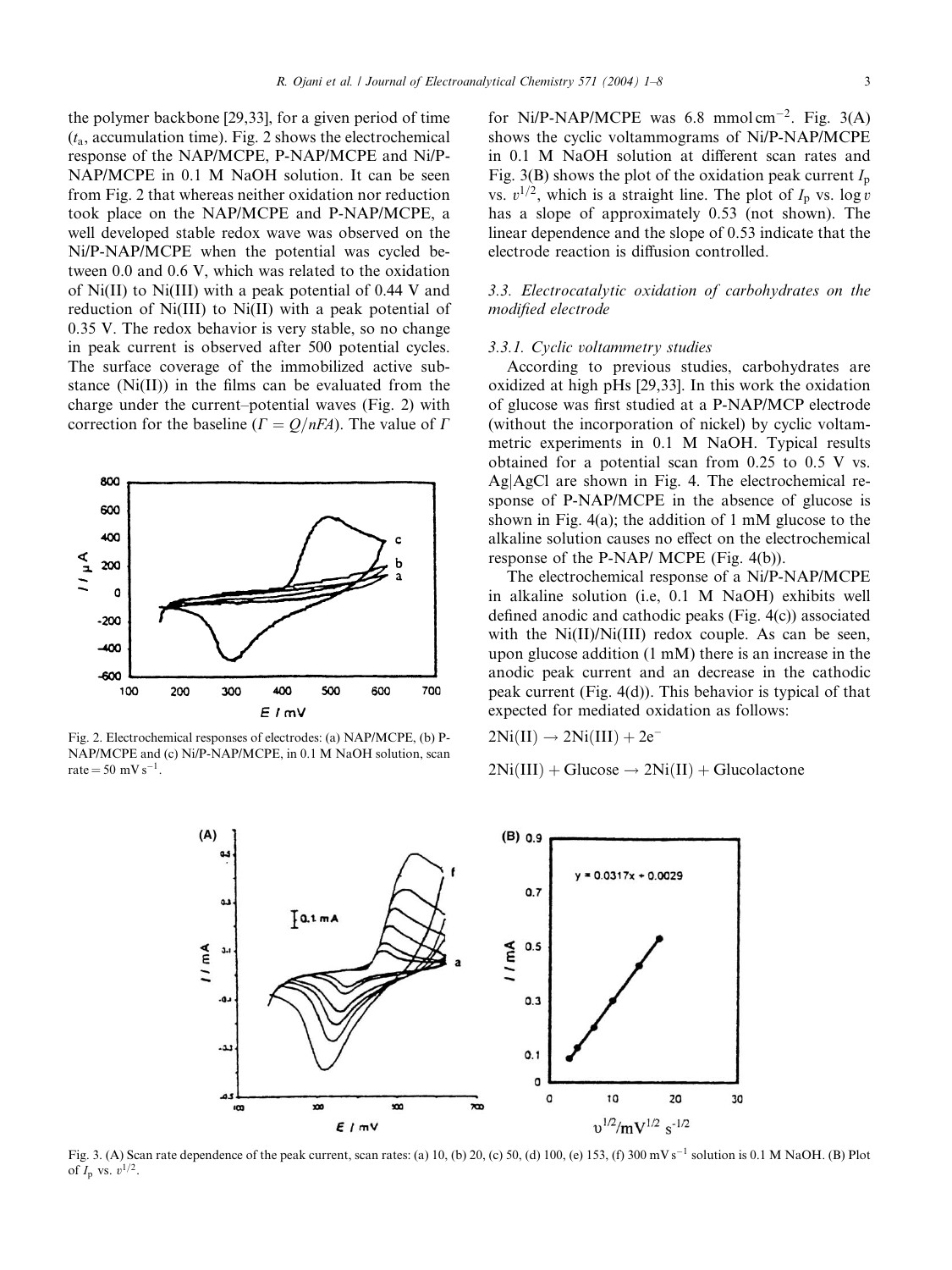

Fig. 4. Electrochemical responses of P-NAP/MCPE to: (a) 0, (b) 1 mM and Ni/P-NAP/MCPE to: (c) 0 and (d) 1 mM.

The results indicate that the Ni/P-NAP/MCPE can catalyze the electrooxidation of glucose to glucolactone [34] due to the existence of Ni(II) ions in the poly(1naphthylamine) film. This modified electrode exhibited similar electrocatalytic responses for the other carbohydrates, exhibiting its capability for selective oxidation of carbohydrates both in the laboratory and on a technical scale. As is seen, the electrocatalytic oxidation of carbohydrates was very stable, without significant change in the current on subsequent cycles. Cyclic voltammograms of the P-NAP/MCPE in the presence of 0.24 mM glucose at various scan rates were recorded (Fig. 5). It can be seen from Fig. 5 that, with increasing scan rate, the peak potential for the catalytic oxidation of glucose shifts to increasingly positive potentials, suggesting a kinetic limitation in the reaction between the redox sites of the Ni/P-NAP/MCPE and glucose. However, the oxidation current for glucose increased linearly with the square root of the scan rate (inset (A)), suggesting that the reaction is mass transfer controlled. Also, a plot of the scan rate normalized current  $(I/v^{1/2})$ vs. scan rate (inset (B)), exhibits a shape typical of an  $EC'$  process. In order obtain information on the rate determining step, the Tafel slope, b, was determined using the following equation, valid for a totally irreversible diffusion controlled process [35].

# $E_p = (b/2) \log v + \text{constant}.$

On the basis of the above equation, the slope of  $E_p$  vs. log v plot is  $b/2$ , where b indicates the Tafel slope. The slope of the  $E_p$  vs. log v plot is  $\delta E_p/\delta(\log v)$  which was found to be  $0.0432$  V for glucose in this work (Fig.  $6(A)$ ), so,  $b = 0.0864$  V. This slope indicates that a one electron transfer process is the rate limiting step, assuming a transfer coefficient of  $\alpha = 0.68$ , for glucose. The number of electrons involved in the rate-determining step, can be obtained using another method. Tafel plots (Fig. 6(B)) were drawn using the data from the rising part of the current–voltage curve at a scan rate of  $10 \text{ mV s}^{-1}$  for 1 mM of glucose. A slope of 0.0869 V/decade or 11.5 (V/  $decade$ <sup>-1</sup> was obtained indicating a one-electron process which was rate limiting, assuming a transfer coefficient of  $\alpha = 0.68$ . The results obtained from the two different methods are in good agreement. By use of this method, values of  $\alpha$  for galactose, lactose, maltose, sucrose and sorbitol were calculated and are reported in Table 1.

## 3.3.2. Chronoamperometric studies

Chronoamperometry, as well as other electrochemical methods, was employed for the investigation of elec-



Fig. 5. Cyclic voltammograms of the Ni/P-NAP/MCPE in the presence of 0.24 mM glucose, scan rates: (a) 5, (b) 10, (c) 20, (d) 50, (e) 100, (f) 153, (g) 300 mV s<sup>-1</sup>, respectively. Insets (A) and (B) represent the variations of the anodic peak currents and anodic current function vs.  $v^{1/2}$  and v, respectively, solution is 0.1 M NaOH.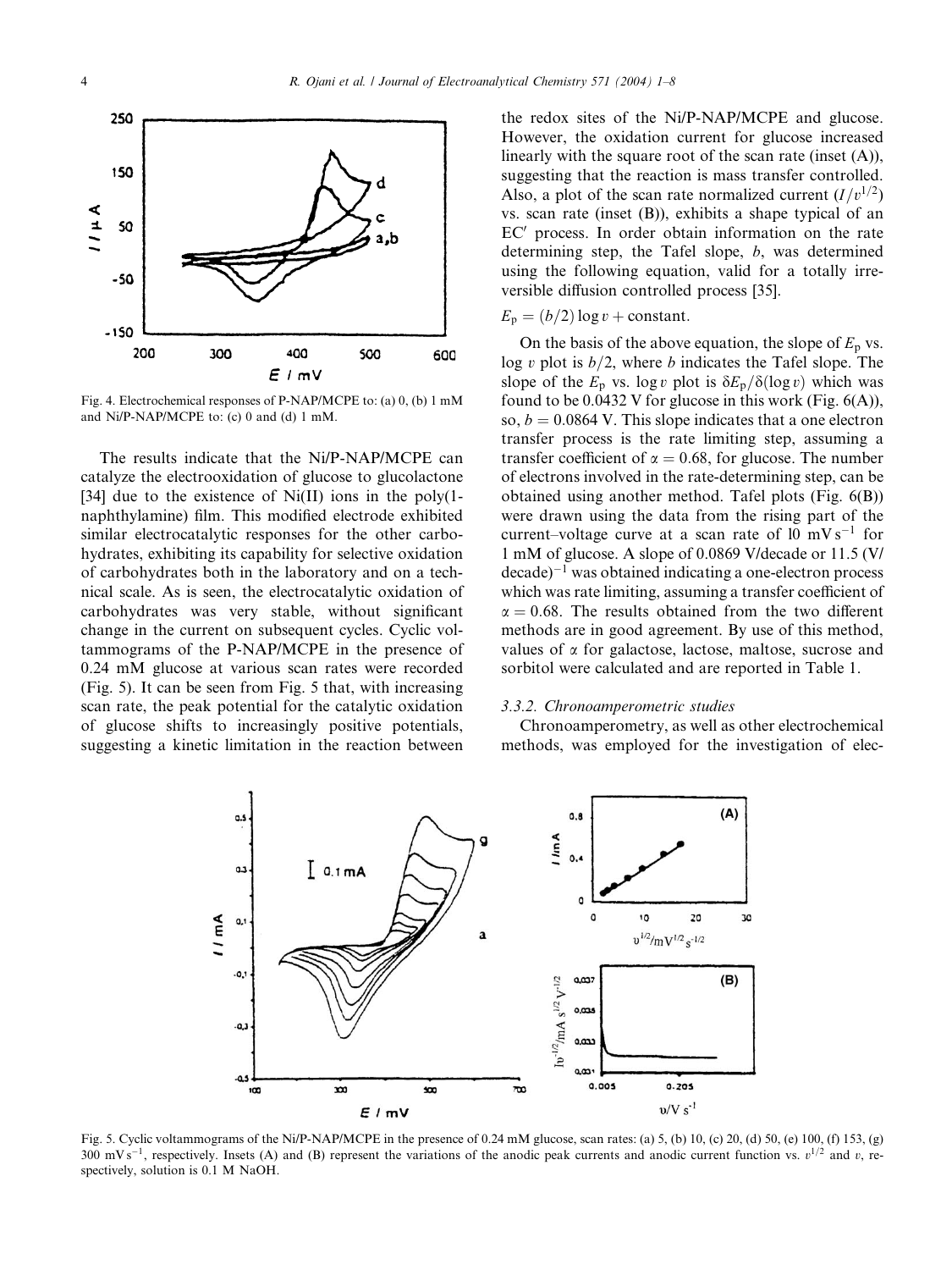

Fig. 6. (A) Dependence of the peak potential,  $E_p$  on log v for the oxidation of glucose at the Ni/P-NAP/MCPE obtained from the data of Fig. 5. (B) The Tafel plot derived from the current–potential curve obtained of the Ni/P-NAP/MCPE in the presence of 1 mM glucose at a  $10 \text{ mV s.}^{-1}$  solution is 0.1 M NaOH.

trode processes at chemically modified electrodes. Fig. 7 shows chronoamperometric measurements of glucose at the Ni/P-NAP/MCPE. The main figure represents the current–time profiles obtained by setting the working electrode potential step at 450 mV for various concentrations of glucose. Inset (A) in Fig. 7 shows the plots of currents sampled at fixed time as a function of glucose concentration, added to the blank solution at different times after application of the potential step. Comparison of the plots (a), (b) and (c) in this inset suggests that in all cases, there is a similar connection between currents

measured at fixed times and glucose concentrations, but the slope of the calibration plot is increased with a decrease of the time elapsed after potential step application. The forward and backward potential step chronoamperometry of the modified electrode in the blank solution showed an almost symmetrical chronoamperogram with almost equal charges consumed for the oxidation and reduction of surface confined Ni(II)/ Ni(III) sites. However, in the presence of glucose, the charge value associated with the forward chronoamperometry, O is greater than that observed for the backward chronoamperometry (Fig. 7, inset (B)). Also, chronoamperometry was employed to investigate the electrode process at the modified electrode for galactose, lactose, maltose, sucrose and sorbitol. The rate constant for the chemical reaction between the carbohydrates and redox sites of Ni/P-NAP/MCPE, can be evaluated by chronoamperometry according to the method described in the literature [36].

$$
I_{\rm C}/I_{\rm L} = \gamma^{1/2} [\pi^{1/2} \text{erf}(\gamma^{1/2}) + \exp(-\gamma^{1/2})\gamma^{1/2}],
$$

where  $I_C$  is the catalytic current of the Ni/P-NAP/MCPE in the presence of carbohydrates,  $I_L$  is the limiting current in the absence of carbohydrates and  $\gamma = kc_0 t$  (c<sub>o</sub> is the bulk concentration of carbohydrate) is the argument of the error function. In the cases where  $\gamma$  exceeds 2, the error function is almost equal to 2 and the above equation can be reduced to:

$$
I_{\rm C}/I_{\rm L} = \gamma^{1/2} \pi^{1/2} - \pi^{1/2} (k c_{\rm o} t)^{1/2},
$$

where  $k, c_0$  and t are the catalytic rate constant (cm<sup>3</sup>  $mol^{-1}$  s,<sup>-1</sup>) carbohydrate concentration (mol cm<sup>-3</sup>) and time elapsed (s), respectively. From the slope of the  $I_{\rm C}/I_{\rm L}$  vs.  $t^{1/2}$  plot we can simply calculate the value of k for a given concentration of substrate. Inset (C) of Fig. 7 shows one such plot, constructed from the chronoamperogram of the Ni/P-NAP/MCPE in the absence and presence of 0.05 mM glucose. The mean value for  $k$ , was found to be 229 cm<sup>3</sup> mol<sup>-1</sup> s<sup>-1</sup>. The values of k for galactose, lactose, maltose, sucrose and sorbitol were found by chronoamperometry according to the method describe in the above and are reported in Table 1. As can

| Table 1                                                                                                 |  |
|---------------------------------------------------------------------------------------------------------|--|
| Analytical and electroanalytical parameters for oxidation of various carbohydrates at the Ni/P-NAP/MCPE |  |

| Compounds | $\alpha^a$ |      | $K^{c}$ (cm <sup>3</sup> mol <sup>-1</sup> s <sup>-1</sup> ) | $DRd$ (mM)    | $10^6$ LOD $(M)$ | $RSD% (n = 5)$ |
|-----------|------------|------|--------------------------------------------------------------|---------------|------------------|----------------|
| Glucose   | 0.68       | 0.68 | 229                                                          | $0.04 - 1$    |                  | 4.9            |
| Galactose | 0.58       | 0.55 | 275                                                          | $0.02 - 1$    | 7.7              | 4.4            |
| Lactose   | 0.69       | 0.65 | 97                                                           | $0.05 - 1$    | 6.2              | 4.2            |
| Maltose   | 0.67       | 0.64 | 98                                                           | $0.04 - 0.82$ | 8.9              |                |
| Sucrose   | 0.7        | 0.7  | 22                                                           | $0.35 - 0.7$  |                  | 3.2            |
| Sorbitol  | 0.65       | 0.64 | 57                                                           | $0.02 - 1$    | 8.8              | 3.9            |
|           |            |      |                                                              |               |                  |                |

<sup>a</sup>  $\alpha$  was determined from the Tafel plot.<br><sup>b</sup>  $\alpha$  was determined from the variation of peak current–potentials of electrocatalytic oxidation vs. log *v*.

<sup>c</sup>Catalytic rate constant.

<sup>d</sup> Dynamic range.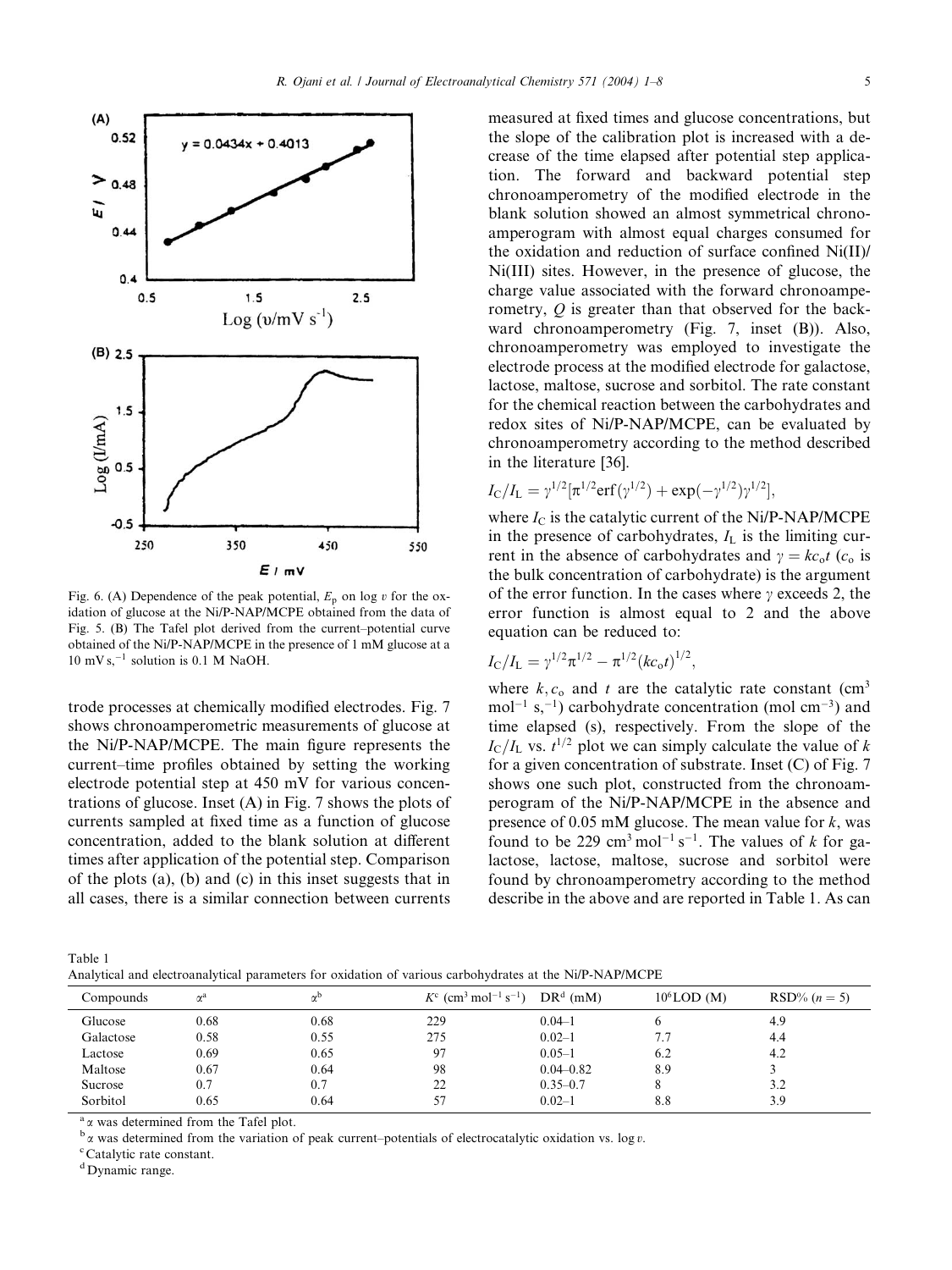

Fig. 7. Chronoamperograms obtained at the Ni/P-NAP/MCPE in the (a) absence and presence of (b) 0.01, (c) 0.03, (d) 0.05 mM of glucose, first and second potential steps were 0.33 and 0.45 V vs. Ag|AgCl, respectively, in 0.1 M NaOH solution. Inset (A) dependence of the fixed-time current observed (for (a) 2; (b) 4; (c) 8 s after the first potential step) vs. glucose concentration derived from the data of the main panel. Inset (B): dependence of Q (mC) vs. t derived from the data of chronoamperograms of (a) and (d). Inset (C): dependence of  $I_C/I_L$  on  $t^{1/2}$  derived from the data of chronoamperogams of (a) and (d) in the main panel.



Fig. 8. (A) Current–potential curves for oxidation glucose at the Ni/P-NAP/MCPE in 0.1 M NaOH solution with different concentrations of glucose: (a) 0, (b) 0.04, (c) 0.11, (d) 0.19, (e) 0.28, (f) 0.35, (g) 0.54, (h) 0.75, (i) 1 mM. (B) Plot of I vs. c.

be seen, glucose and galactose (as monosaccharides) exhibit the highest values of  $k$  because of their high reducing powers and sucrose exhibits the lowest value for  $k$  due to its non-reducing properties. However, disaccharides show behavior between the two above cases. It should be noted that sorbitol is a sugar alcohol.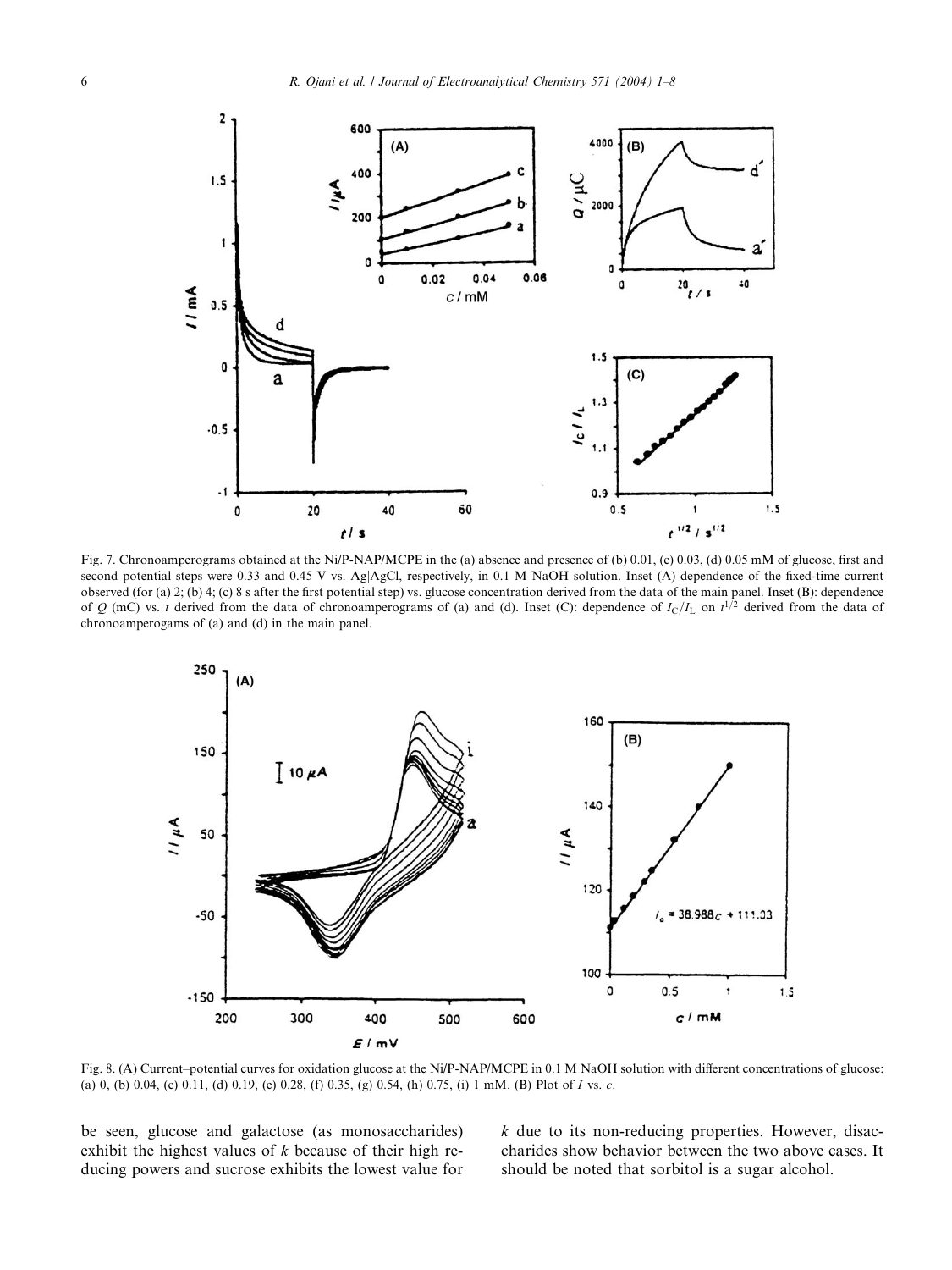| Table 2                                                                      |  |  |  |  |
|------------------------------------------------------------------------------|--|--|--|--|
| Some modified electrodes used in electrocatalytic oxidation of carbohydrates |  |  |  |  |

| Substrate                                          | Modifier                                                                   | Compound                                                     | Measurement<br>method | $LOD$ ( $uM$ ) | Refs.     |
|----------------------------------------------------|----------------------------------------------------------------------------|--------------------------------------------------------------|-----------------------|----------------|-----------|
| Glassy carbon electrode                            | Copper particles dispersed into<br>a polyaniline film                      | Xylitol, sorbitol, glucosamine,<br>glucose, lactose, sucrose | $LC-EC^a$             | $0.25 - 0.75$  | [33]      |
| Glassy carbon electrode                            | Copper/copper oxide particles<br>dispersed into a Nafion <sup>®</sup> film | Glucose, fructose, rhamnose,<br>maltose, lactose             | LC <sup>b</sup>       | $0.5-6$        | [29]      |
| Glassy carbon electrode                            | Copper particles dispersed into<br>a poly(1-naphthylamine) film            | Sorbitol, glucose, fructose, lac-<br>tose sucrose, maltose   | LC <sup>c</sup>       | $2.5 - 10$     | [30]      |
| 1-naphthylamine modified<br>carbon paste electrode | Nickel particle dispersed into a<br>poly(1-naphthylamine) film             | Glucose, galactose, lactose,<br>maltose sucrose, sorbitol    | ED <sup>d</sup>       | $6 - 8.8$      | This work |

<sup>a</sup> Liquid chromatography–anion exchange chromatographic (applied potential, 0.55 V vs. Ag|AgCl; flow rate, 1.0 ml min;<sup>-1</sup> carrier/electrolyte, 0.10 M NaOH; injection volume, 20 µL).<br><sup>b</sup>Liquid chromatography (applied potential, 0.48 V vs. Ag|AgCl; flow rate, 0.3 ml min;<sup>-1</sup> carrier/electrolyte, 0.15 M NaOH; injection volume,

 $20 \text{ uL}$ ).

<sup>c</sup> Liquid chromatography (applied potential, 0.50 V vs. Ag|AgCl; flow rate, 0.5 ml min;<sup>-1</sup> carrier/electrolyte, 0.10 M NaOH; injection volume, 20  $\mu$ L).<br><sup>d</sup>Electrochemical detection (cyclic voltammetry; sweep potential, 0.25 to –0.55 V vs. Ag|AgCl; scan rate, 10 mV s;<sup>-1</sup> supporting electrolyte, 0.1 M

NaOH; cell volume, 10 ml).

#### 3.3.3. Electrocatalytic determination of carbohydrates

Fig. 8 shows the cyclic voltammograms of the P-NAP/MCPE in the presence of glucose. As is seen in Fig. 8(a), P-NAP/MCPE exhibits a well-defined catalytic oxidation current increasing linearly with increase in glucose concentration from 0.04 to 1 mM (Fig. 8). This modified electrode exhibited reproducible concentration dependent profiles for the carbohydrates. Calibration plots for analysis of carbohydrates show linear dependences of the anodic peak current with increasing carbohydrate concentrations in the solution. The analytical parameters are listed in Table 1. The electrocatalytic oxidation of carbohydrates has been investigated at the surface of other chemically modified electrodes by different measurement methods (see Table 2).

## 4. Conclusion

We have shown in this work, the advantageous features of carbon paste technology, polymer modification and dispersion of metallic particles into an organic polymer. A novel electrode has been described herein, consisting of nickel ions loaded into a poly-1-naphthylamine modified carbon paste electrode, by immersion of the polymeric modified electrode in a nickel chloride solution. The Ni/P-NAP/MCPE can catalyze the oxidation of carbohydrates via a surface layer mediated charge transfer. The kinetic process of the catalytic reaction can be explained using cyclic voltammetry and chronoamperometry. The values for the rate constant k obtained from the chronoamperometric method indicated that the modified electrode can overcome the kinetic limitations for carbohydrate oxidation by a catalytic process and can decrease the overpotential for the oxidation reaction of carbohydrates. This electrode is useful for the electrocatalytic quantitation of several carbohydrate compounds in cyclic voltammetric studies. The method could be adapted for amperometric measurements using a flow-injection system.

## References

- [1] R.P. Baldwin, K.N. Thomsen, Talanta 38 (1991) 1.
- [2] R. Ojani, M.H. Pournaghi-Azar, Talanta 42 (1995) 657.
- [3] R. Ojani, M.H. Pournaghi-Azar, J. Solid State Electrochem. 3 (1999) 392.
- [4] R. Ojani, M.H. Pournaghi-Azar, J. Solid State Electrochem. 4 (2000) 75.
- [5] M.D. Imisides, R. John, P.J. Riley, G.G. Wallace, Electroanalysis 3 (1991) 879.
- [6] M.D. Imisides, G.G. Wallace, E.A. Wilke, Trends Anal. Chem. 7 (1988) 1543.
- [7] M.W. Espenscheid, A.R. Ghatak-Roy, R.B. Moore, R.M. Penner, M.N. Szentirmay, R.C. Martin, J. Chem. Soc., Faraday Trans. 82 (1986) 1051.
- [8] S. Dong, Y. Wong, Electroanalysis 1 (1989) 99.
- [9] H.K. Yussoufi, A. Yassar, S. Baiteche, M. Hymyene, F. Garnier, Synth. Met. 67 (1994) 251.
- [10] J. Wang, in: A.J. Bard (Ed.), Electroanal, Chem., vol. 16, Marcel Dekker, New York, 1989.
- [11] S.A. Wring, J.P. Hart, Analyst 117 (1992) 1215.
- [12] D.C. Johnson, S.G. Weber, A.M. Bond, R.M. Wightman, R.E. Shoup, I.S. Krull, Anal. Chim. Acta 180 (1986) 187.
- [13] P.T. Kissinger, J. Chromatogr. 31 (1989) 488.
- [14] M.F.L. de Mele, H.A. Videla, A.J. Arvia, Bioelectrochem. Bioenerg. 10 (1983) 239.
- [15] Yu.B. Vassilyev, O.A. Khazova, N.N. Nikolaeva, J. Electroanal. Chem. 196 (1985) 105.
- [16] G.G. Neuburger, D.C. Johnson, Anal. Chem. 59 (1987) 150.
- [17] S.V. Prabhu, R.P. Baldwin, Anal. Chem. 61 (1989) 852.
- [18] P. Luo, F. Zhang, R.P. Baldwin, Anal. Chim. Acta. 244 (1991) 169.
- [19] J. Ye, R.P. Baldwin, J. Chromatogr. A 687 (1994) 141.
- [20] R.E. Reim, R.M. Van Effen, Anal. Chem. 58 (1986) 3203.
- [21] X. Zhang, K.Y. Chan, A.C.C. Tseung, J. Electroanal. Chem. 386 (1995) 241.
- [22] J. Wang, Z. Taha, Anal. Chem. 62 (1990) 1413.
- [23] L.M. Santos, R.P. Baldwin, Anal. Chem. 59 (1987) 1766.